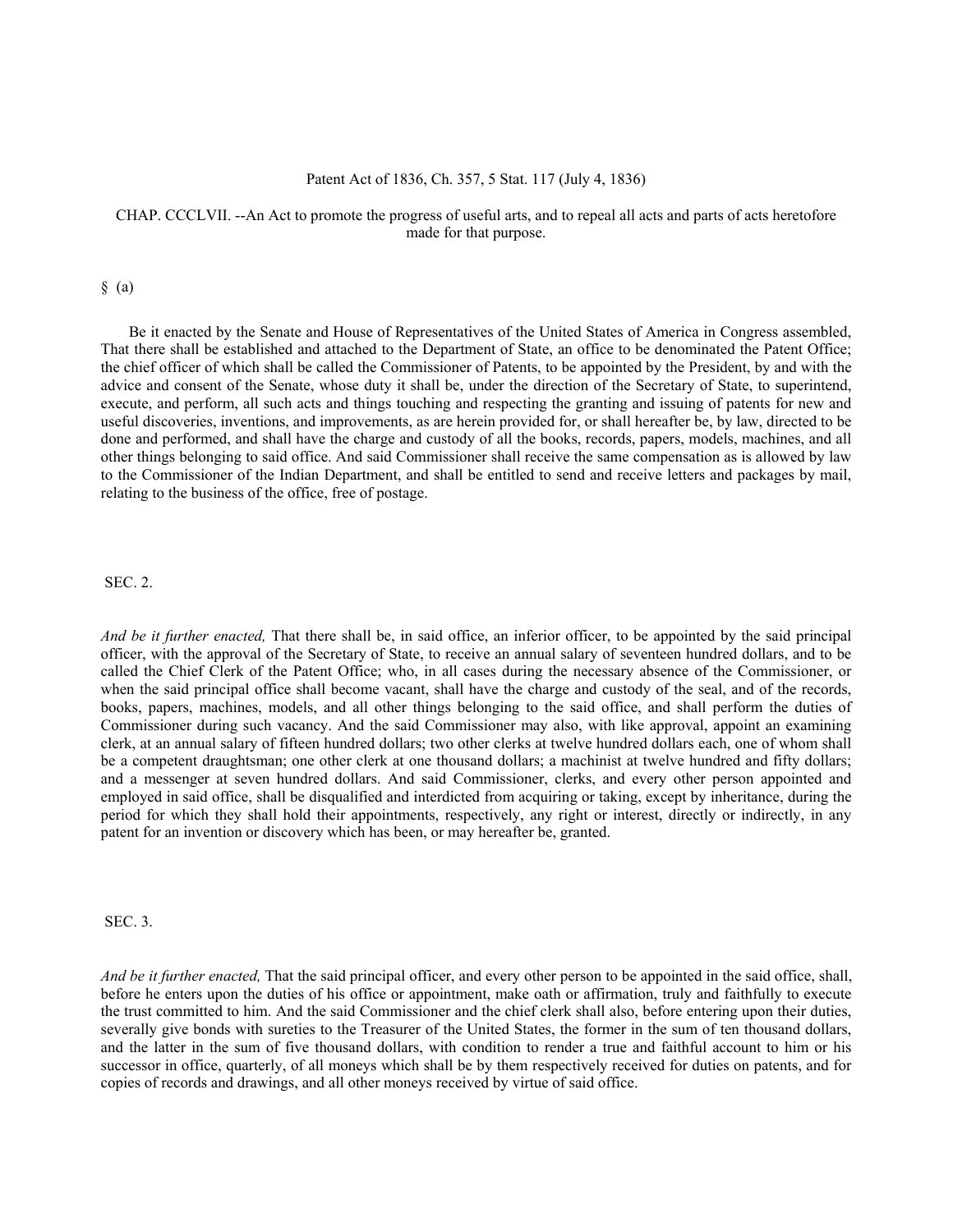## SEC. 4.

*And be it further enacted,* That the said Commissioner shall cause a seal to be made and provided for the said office, with such device as the President of the United States shall approve; and copies of any records, books, papers, or drawings, belonging to the said office, under the signature of the said Commissioner, or, when the office shall be vacant, under the signature of the chief clerk, with the said seal affixed, shall be competent evidence in all cases in which the original records, books, papers, or drawings, could be evidence. And any person making application therefor, may have certified copies of the records, drawings, and other papers deposited in said office, on paying, for the written copies, the sum of ten cents for every page of one hundred words; and for copies of drawings, the reasonable expense of making the same.

#### SEC. 5.

*And be it further enacted,* That all patents issued from said office shall be issued in the name of the United States and un- der the seal of said office, and be signed by the Secretary of State, and countersigned by the Commissioner of the said office, and shall be recorded, together with the descriptions, specifications, and drawings, in the said office, in books to be kept for that purpose. Every such patent shall contain a short description or title of the invention or discovery, correctly indicating its nature and design, and in its terms grant to the applicant or applicants, his or their heirs, administrators, executors, or assigns, for a term not exceeding fourteen years, the full and exclusive right and liberty of making, using, and vending to others to be used, the said invention or discovery, referring to the specifications for the particulars thereof, a copy of which shall be annexed to the patent, specifying what the patentee claims as his invention or discovery.

#### SEC. 6.

*And be it further enacted,* That any person or persons having discovered or invented any new and useful art, machine, manufacture, or composition of matter, or any new and useful improvement on any art, machine, manufacture, or composition of matter, not known or used by others before his or their discovery or invention thereof, and not, at the time of his application for a patent, in public use or on sale, with his consent or allowance, as the inventor or discoverer; and shall desire to obtain an exclusive property therein, may make application in writing to the Commissioner of Patents, expressing such desire, and the Commissioner, on due proceedings had, may grant a patent therefor. But before any inventor shall receive a patent for any such new invention or discovery, he shall deliver a written description of his invention or discovery, and of the manner and process of making, constructing, using, and compounding the same, in such full, clear, and exact terms, avoiding unnecessary prolixity, as to enable any person skilled in the art or science to which it appertains, or with which it is most nearly connected, to make, construct, compound, and use the same; and in case of any machine, he shall fully explain the principle and the several modes in which he has contemplated the application of that principle or character by which it may be distinguished from other inventions; and shall particularly specify and point out the part, improvement, or combination, which he claims as his own invention or discovery. He shall, furthermore, accompany the whole with a drawing, or drawings, and written references, where the nature of the case admits of drawings, or with specimens of ingredients, and of the composition of matter, sufficient in quantity for the purpose of experiment, where the invention or discovery is of a composition of matter; which descriptions and drawings, signed by the inventor and attested by two witnesses, shall be filed in the Patent Office; and he shall moreover furnish a model of his invention, in all cases which admit of a representation by model, of a convenient size to exhibit advantageously its several parts. The applicant shall also make oath or affirmation that he does verily believe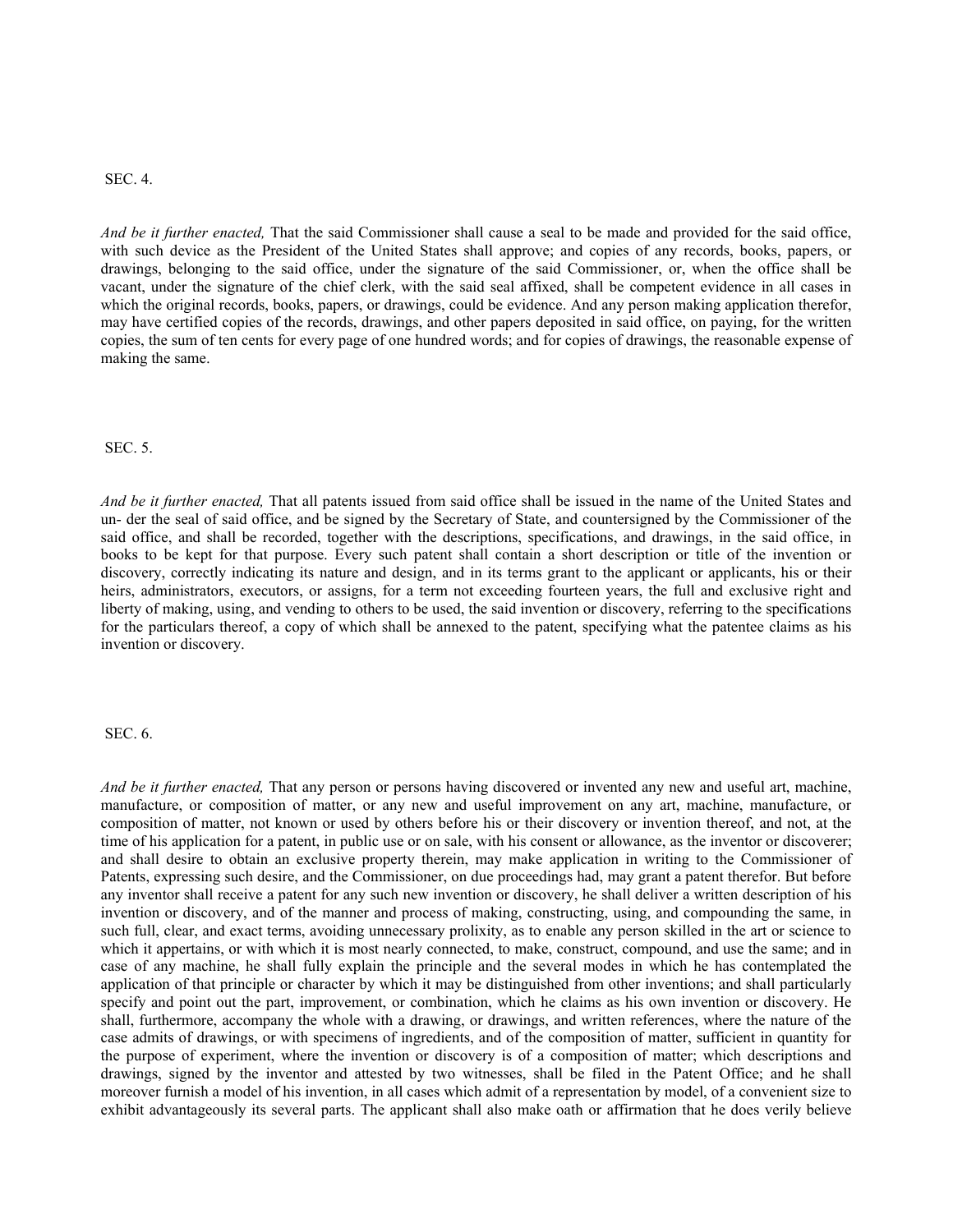that he is the original and first inventor or discoverer of the art, machine, composition, or improvement, for which he solicits a patent, and that he does not know or believe that the same was ever before known or used; and also of what country he is a citizen; which oath or affirmation may be made before any person authorized by law to administer oaths.

## SEC. 7.

*And be it further enacted,* That, on the filing of any such application, description, and specification, and the payment of the duty hereinafter provided, the Commissioner shall make or cause to be made, an examination of the alleged new invention or discovery; and if, on any such examination, it shall not appear to the Commissioner that the same had been invented or discovered by any other person in this country prior to the alleged invention or discovery thereof by the applicant, or that it had been patented or described in any printed publication in this or any foreign country, or had been in public use or on sale with the applicant's consent or allowance prior to the application, if the Commissioner shall deem it to be sufficiently useful and important, it shall be his duty to issue a patent therefor. But whenever, on such examination, it shall appear to the Commissioner that the applicant was not the original and first inventor or discoverer thereof, or that any part of that which is claimed as new had before been invented or discovered, or patented, or described in any printed publication in this or any foreign country, as aforesaid, or that the description is defective and insufficient, he shall notify the applicant thereof, giving him, briefly, such information and references as may be useful in judging of the propriety of renewing his application, or of altering his specification to embrace only that part of the invention or discovery which is new. In every such case, if the applicant shall elect to withdraw his application, relinquishing his claim to the model, he shall be entitled to receive back twenty dollars, part of the duty re- quired by this act, on filing a notice in writing of such election in the Patent Office, a copy of which, certified by the Commissioner, shall be a sufficient warrant to the Treasurer for paying back to the said applicant the said sum of twenty dollars. But if the applicant in such case shall persist in his claim for a patent, with or without any alteration of his specification, he shall be required to make oath or affirmation anew, in manner as aforesaid. And if the specification and claim shall not have been so modified as, in the opinion of the Commissioner, shall entitle the applicant to a patent, he may, on appeal, and upon request in writing, have the decision of a board of examiners, to be composed of three disinterested persons, who shall be appointed for that purpose by the Secretary of State, one of whom at least, to be selected, if practicable and convenient, for his knowledge and skill in the particular art, manufacture, or branch of science to which the alleged invention appertains; who shall be under oath or affirmation for the faithful and impartial performance of the duty imposed upon them by said appointment. Said board shall be furnished with a certificate in writing, of the opinion and decision of the Commissioner, stating the particular grounds of his objection, and the part or parts of the invention which he considers as not entitled to be patented. And the said board shall give reasonable notice to the applicant, as well as to the Commissioner, of the time and place of their meeting, that they may have an opportunity of furnishing them with such facts and evidence as they may deem necessary to a just decision; and it shall be the duty of the Commissioner to furnish to the board of examiners such information as he may possess relative to the matter under their consideration. And on an examination and consideration of the matter by such board, it shall be in their power, or of a majority of them, to reverse the decision of the Commissioner, either in whole or in part, and their opinion being certified to the Commissioner, he shall be governed thereby in the further proceedings to be had on such application: *Provided, however,* That before a board shall be instituted in any such case, the applicant shall pay to the credit of the Treasury, as provided in the ninth section of this act, the sum of twenty-five dollars, and each of said persons so appointed shall be entitled to receive for his services in each case a sum not exceeding ten dollars, to be determined and paid by the Commissioner out of any moneys in his hands, which shall be in full compensation to the persons who may be so appointed, for their examination and certificate as aforesaid.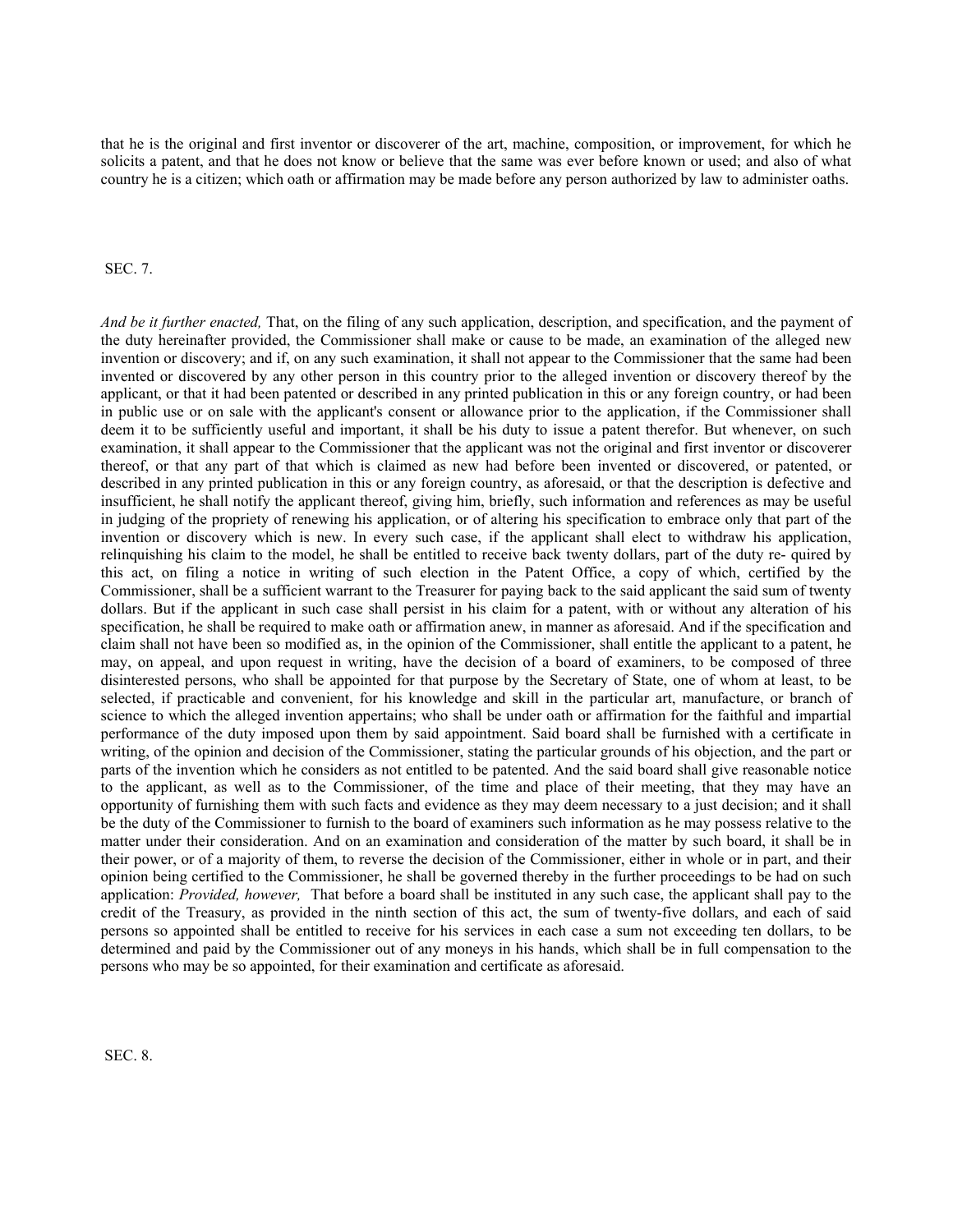*And be it further enacted,* That whenever an application shall be made for a patent which, in the opinion of the Commissioner, would interfere with any other patent for which an application may be pending, or with any unexpired patent which shall have been granted, it shall be the duty of the Commissioner to give notice thereof to such applicants, or patentees, as the case may be; and if either shall be dissatisfied with the decision of the Commissioner on the question of priority of right or invention, on a hearing thereof, he may appeal from such decision, on the like terms and conditions as are provided in the preceding section of this act; and the like proceedings shall be had, to determine which or whether either of the applicants is entitled to receive a patent as prayed for. But nothing in this act contained shall be construed to deprive an original and true inventor of the right to a patent for his invention, by reason of his having previously taken out letters patent therefor in a foreign country, and the same having been published, at any time within six months next preceding the filing of his specification and drawings. And whenever the applicant shall request it, the patent shall take date from the time of the filing of the specification and drawings, not however exceeding six months prior to the actual issuing of the patent; and on like request, and the payment of the duty herein required, by any applicant, his specification and drawings shall be filed in the secret archives of the office until he shall furnish the model and the patent be issued, not exceeding the term of one year, the applicant being entitled to notice of interfering applications.

SEC. 9.

*And be it further enacted,* That before any application for a patent shall be considered by the commissioner as aforesaid, the applicant shall pay into the Treasury of the United States, or into the Patent Office, or into any of the deposite banks to the credit of the Treasury, if he be a citizen of the United States, or an alien, and shall have been resident in the United States for one year next preceding, and shall have made oath of his intention to become a citizen thereof, the sum of thirty dollars; if a subject of the King of Great Britain, the sum of five hundred dollars; and all other persons the sum of three hundred dollars; for which payment duplicate receipts shall be taken, one of which to be filed in the office of the Treasurer. And the moneys received into the Treasury under this act shall constitute a fund for the payment of salaries of the officers and clerks herein provided for, and all other expenses of the Patent Office, and to be called the patent fund.

SEC. 10.

*And be it further enacted,* That where any person hath made, or shall have made, any new invention, discovery, or improvement, on account of which a patent might by virtue of this act be granted, and such person shall die before any patent shall be granted therefor, the right of applying for and obtaining such patent shall devolve on the executor or administrator of such person, in trust for the heirs at law of the deceased, in case he shall have died intestate; but if otherwise, then in trust for his devisees, in as full and ample manner, and under the same conditions, limitations, and restrictions, as the same was held, or might have been claimed or enjoyed by such person in his or her lifetime; and when application for a patent shall be made by such legal representatives, the oath or affirmation provided in the sixth section of this act shall be so varied as to be applicable to them.

SEC. 11.

*And be it further enacted,* That every patent shall be assignable in law, either as to the whole interest, or any undivided part thereof, by any instrument in writing; which assignment, and also every grant and conveyance of the exclusive right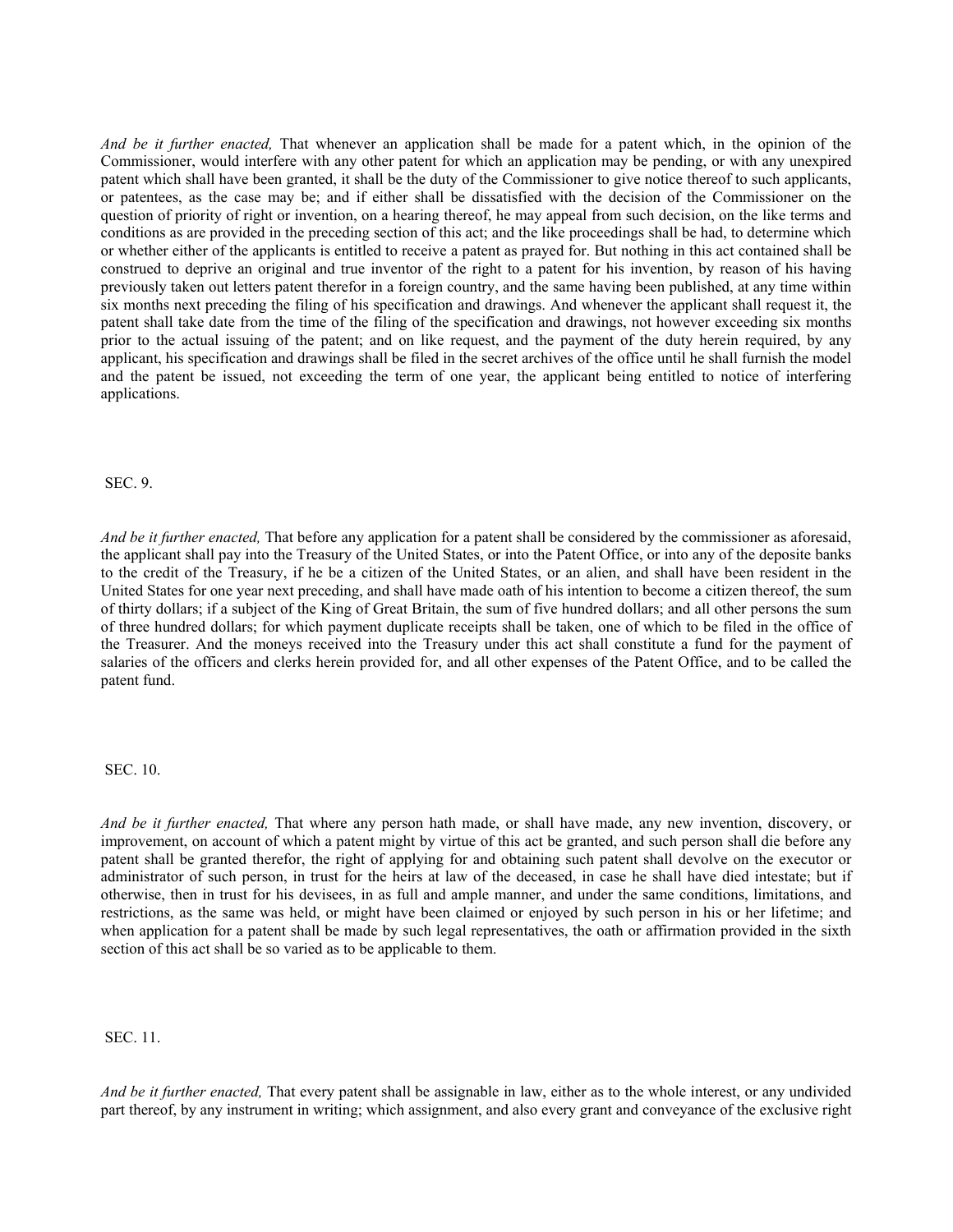under any patent, to make and use, and to grant to others to make and use, the thing patented within and throughout any specified part or portion of the United States, shall be recorded in the Patent Office within three months from the execution thereof, for which the assignee or grantee shall pay to the Commissioner the sum of three dollars.

### SEC. 12.

*And be it further enacted,* That any citizen of the United States, or alien who shall have been resident in the United States one year next preceding, and shall have made oath of his intention to become a citizen thereof, who shall have invented any new art, machine, or improvement thereof, and shall desire further time to mature the same, may, on paying to the credit of the Treasury, in manner as provided in the ninth section of this act, the sum of twenty dollars, file in the Patent Office a caveat, setting forth the design and purpose thereof, and its principal and distinguishing characteristics, and praying protection of his right till he shall have matured his invention; which sum of twenty dollars, in case the person filing such caveat shall afterwards take out a patent for the invention therein mentioned, shall be considered a part of the sum herein required for the same. And such caveat shall be filed in the confidential archives of the office, and preserved in secrecy. And if application shall be made by any other person within one year from the time of filing such caveat, for a patent of any invention with which it may in any respect interfere, it shall be the duty of the Commissioner to deposite the description, specifications, drawings, and model, in the confidential archives of the office, and to give notice, by mail, to the person filing the caveat, of such application, who shall, within three months after receiving the notice, if he would avail himself of the benefit of his caveat, file his description, specifications, drawings, and model; and if, in the opinion of the Commissioner, the specifications of claim interfere with each other, like proceedings may be had in all respects as are in this act provided in the case of interfering applications: *Provided, however,* That no opinion or decision of any board of examiners, under the provisions of this act, shall preclude any person interested in favor of or against the validity of any patent which has been or may hereafter be granted, from the right to contest the same in any judicial court in any action in which its validity may come in question.

#### SEC. 13.

*And be it further enacted,* That whenever any patent which has heretofore been granted, shall be inoperative, or invalid, by reason of a defective or insufficient description or specification, or by reason of the patentee claiming in his specification as his own invention, more than he had or shall have a right to claim as new; if the error has, or shall have arisen by inadvertency, accident, or mistake, and without any fraudulent or deceptive intention, it shall be lawful for the Commissioner, upon the surrender to him of such patent, and the payment of the further duty of fifteen dollars, to cause a new patent to be issued to the said inventor, for the same invention, for the residue of the period then unexpired for which the original patent was granted, in accordance with the patentee's corrected description and specification. And in the case of his death, or any assignment by him made of the original patent, a similar right shall vest in his executors, administrators, or assignees. And the patent, so reissued, together with the corrected description and specification, shall have the same effect and operation in law, on the trial of all actions hereafter commenced for causes subsequently accruing, as though the same had been originally filed in such corrected form, before the issuing out of the original patent. And whenever the original patentee shall be desirous of adding the description and specification of any new improvement of the original invention or discovery which shall have been invented or discovered by him subsequent to the date of his patent, he may, like proceedings being had in all respects as in the case of original applications, and on the payment of fifteen dollars, as hereinbefore provided, have the same annexed to the original description and specification; and the Commissioner shall certify, on the margin of such annexed description and specification, the time of its being annexed and recorded; and the same shall thereafter have the same effect in law, to all intents and purposes, as though it had been embraced in the original description and specification.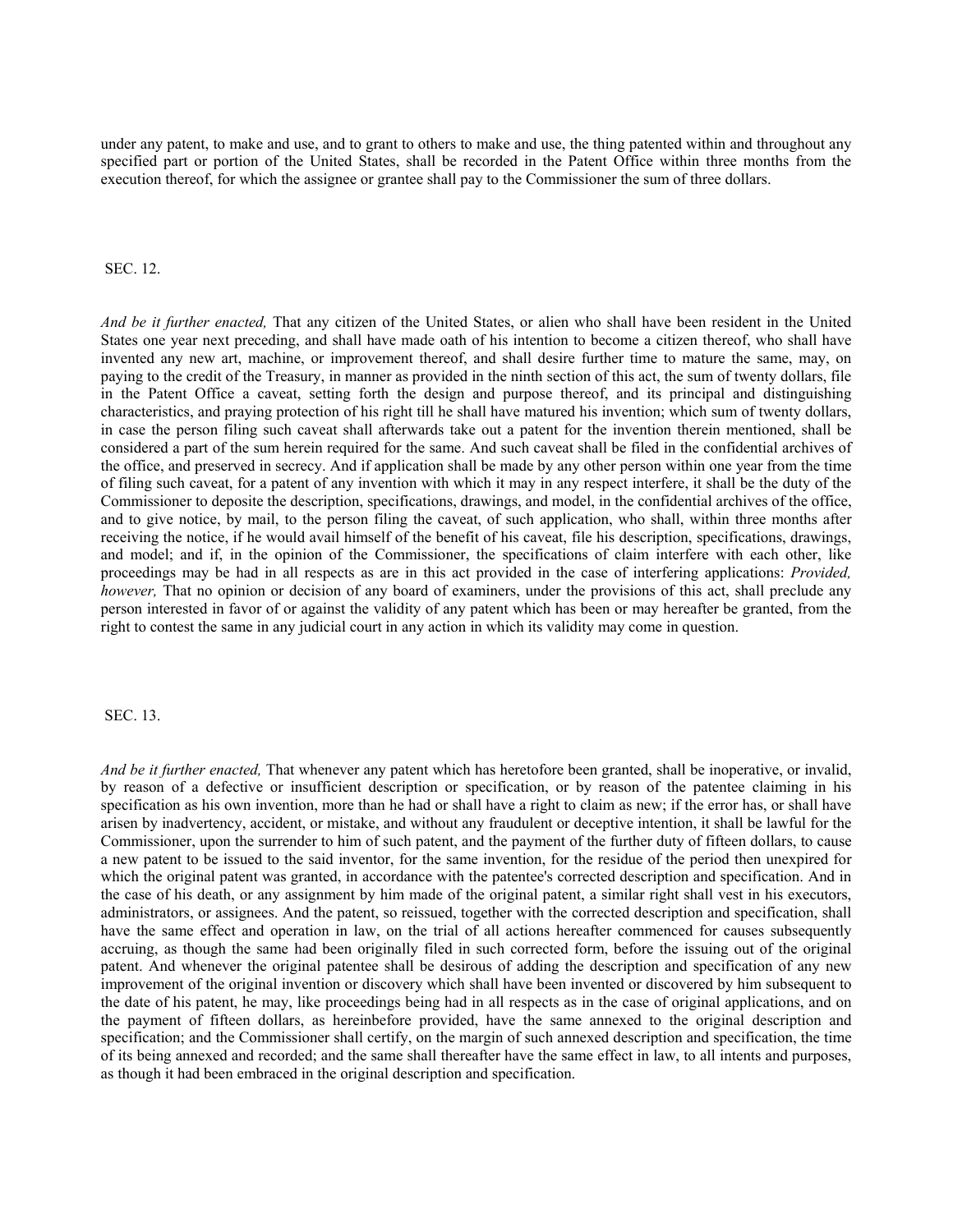## SEC. 14.

*And be it further enacted,* That whenever, in any action for damages for making, using, or selling the thing whereof the exclusive right is secured by any patent heretofore granted, or by any patent which may hereafter be granted, a verdict shall be rendered for the plaintiff in such action, it shall be in the power of the court to render judgment for any sum above the amount found by such verdict as the actual damages sustained by the plaintiff, not exceeding three times the amount thereof, according to the circumstances of the case, with costs; and such damages may be recovered by action on the case, in any court of competent jurisdiction, to be brought in the name or names of the person or persons interested, whether as patentees, assignees, or as grantees of the exclusive right within and throughout a specified part of the United States.

SEC. 15.

*And be it further enacted,* That the defendant in any such action shall be permitted to plead the general issue, and to give this act and any special matter in evidence, of which notice in writing may have been given to the plaintiff or his attorney, thirty days before trial, tending to prove that the description and specification filed by plaintiff does not contain the whole truth relative to his invention or discovery, or that it contains more than is necessary to produce the described effect; which concealment or addition shall fully appear to have been made for the purpose of deceiving the public, or that the patentee was not the original and first inventor or discoverer of the thing patented, or of a substantial and material part thereof claimed as new, or that it had been described in some public work anterior to the supposed discovery thereof by the patentee, or had been in public use, or on sale, with the consent and allowance of the patentee before his application for a patent, or that he had surreptitiously or unjustly obtained the patent for that which was in fact invented or discovered by another, who was using reasonable diligence in adapting and perfecting the same; or that the patentee, if an alien at the time the patent was granted, had failed and neglected for the space of eighteen months from the date of the patent, to put and continue on sale to the public, on reasonable terms, the invention or discovery for which the patent issued; in either of which cases judgment shall be rendered for the defendant, with costs. And whenever the defendant relies in his defence on the fact of a previous invention, knowledge, or use of the thing patented, he shall state, in his notice of special matter, the names and places of residence of those whom he intends to prove to have possessed a prior knowledge of the thing, and where the same had been used: *Provided, however,* That whenever it shall satisfactorily appear that the patentee, at the time of making his application for the patent, believed himself to be the first inventor or discoverer of the thing patented, the same shall not be held to be void on account of the invention or discovery or any part thereof having been before known or used in any foreign country, it not appearing that the same or any substantial part thereof had before been patented or described in any printed publication. *And provided, also,* That whenever the plaintiff shall fail to sustain his action on the ground that in his specification of claim is embraced more than that of which he was the first inventor, if it shall appear that the defendant had used or violated any part of the invention justly and truly specified and claimed as new, it shall be in the power of the court to adjudge and award as to costs as may appear to be just and equitable.

SEC. 16.

*And be it further enacted,* That whenever there shall be two interfering patents, or whenever a patent on application shall have been refused on an adverse decision of a board of examiners, on the ground that the patent applied for would interfere with an unexpired patent previously granted, any person interested in any such patent, either by assignment or otherwise, in the one case, and any such applicant in the other case, may have remedy by bill in equity; and the court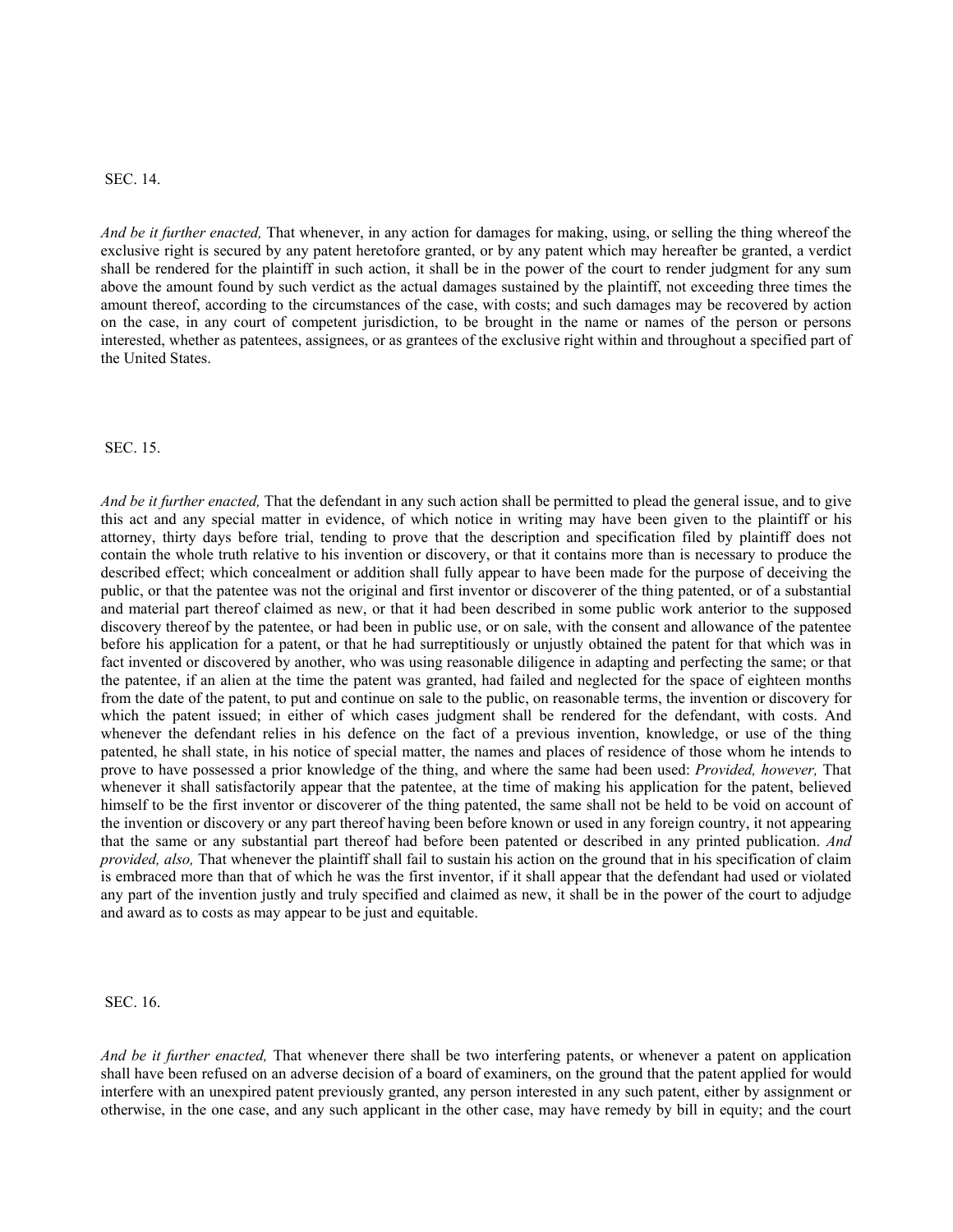having cognizance thereof, on notice to adverse parties and other due proceedings had, may adjudge and declare either the patents void in the whole or in part, or inoperative and invalid in any particular part or portion of the United States, according to the interest which the parties to such suit may possess in the patent or the inventions patented, and may also adjudge that such applicant is entitled, according to the principles and provisions of this act, to have and receive a patent for his invention, as specified in his claim, or for any part thereof, as the fact of priority of right or invention shall in any such case be made to appear. And such adjudication, if it be in favor of the right of such applicant, shall authorize the Commissioner to issue such patent, on his filing a copy of the adjudication, and otherwise complying with the requisitions of this act. *Provided, however,* That no such judgment or adjudication shall affect the rights of any person except the parties to the action and those deriving title from or under them subsequent to the rendition of such judgment.

### SEC. 17.

*And be it further enacted,* That all actions, suits, controversies, and cases arising under any law of the United States, granting or confirming to inventors the exclusive right to their inventions or discoveries, shall be originally cognizable, as well in equity as at law, by the circuit courts of the United States, or any district court having the powers and jurisdiction of a circuit court; which courts shall have power, upon bill in equity filed by any party aggrieved, in any such case, to grant injunctions, according to the course and principles of courts of equity, to prevent the violation of the rights of any inventor as secured to him by any law of the United States, on such terms and conditions as said courts may deem reasonable: *Provided, however,* That from all judgments and decrees, from any such court rendered in the premises, a writ of error or appeal, as the case may require, shall lie to the Supreme Court of the United States, in the same manner and under the same circumstances as is now provided by law in other judgments and decrees of circuit courts, and in all other cases in which the court shall deem it reasonable to allow the same.

### SEC. 18.

*And be it further enacted,* That whenever any patentee of an invention or discovery shall desire an extension of his patent beyond the term of its limitation, he may make application therefor, in writing, to the Commissioner of the Patent Office, setting forth the grounds thereof; and the Commissioner shall, on the applicant's paying the sum of forty dollars to the credit of the Treasury, as in the case of an original application for a patent, cause to be published, in one or more of the principal newspapers in the city of Washington, and in such other paper or papers as he may deem proper, published in the section of country most interested adversely to the extension of the patent, a notice of such application and of the time and place when and where the same will be considered, that any person may appear and show cause why the extension should not be granted. And the Secretary of State, the Commissioner of the Patent Office, and the Solicitor of the Treasury, shall constitute a board to hear and decide upon the evidence produced before them both for and against the extension, and shall sit for that purpose at the time and place designated in the published notice thereof. The patentee shall furnish to said board a statement, in writing, under oath, of the ascertained value of the invention, and of his receipts and expenditures, sufficiently in detail to exhibit a true and faithful account of loss and profit in any manner accruing to him from and by reason of said invention. And if, upon a hearing of the matter, it shall appear to the full and entire satisfaction of said board, having due regard to the public interest therein, that it is just and proper that the term of the patent should be extended, by reason of the patentee, without neglect or fault on his part, having failed to obtain, from the use and sale of his invention, a reasonable remuneration for the time, ingenuity, and expense bestowed upon the same, and the introduction thereof into use, it shall be the duty of the Commissioner to renew and extend the patent, by making a certificate thereon of such extension, for the term of seven years from and after the expiration of the first term; which certificate, with a certificate of said board of their judgment and opinion as aforesaid, shall be entered on record in the Patent Office; and thereupon the said patent shall have the same effect in law as though it had been originally granted for the term of twenty-one years. And the benefit of such renewal shall extend to assignees and